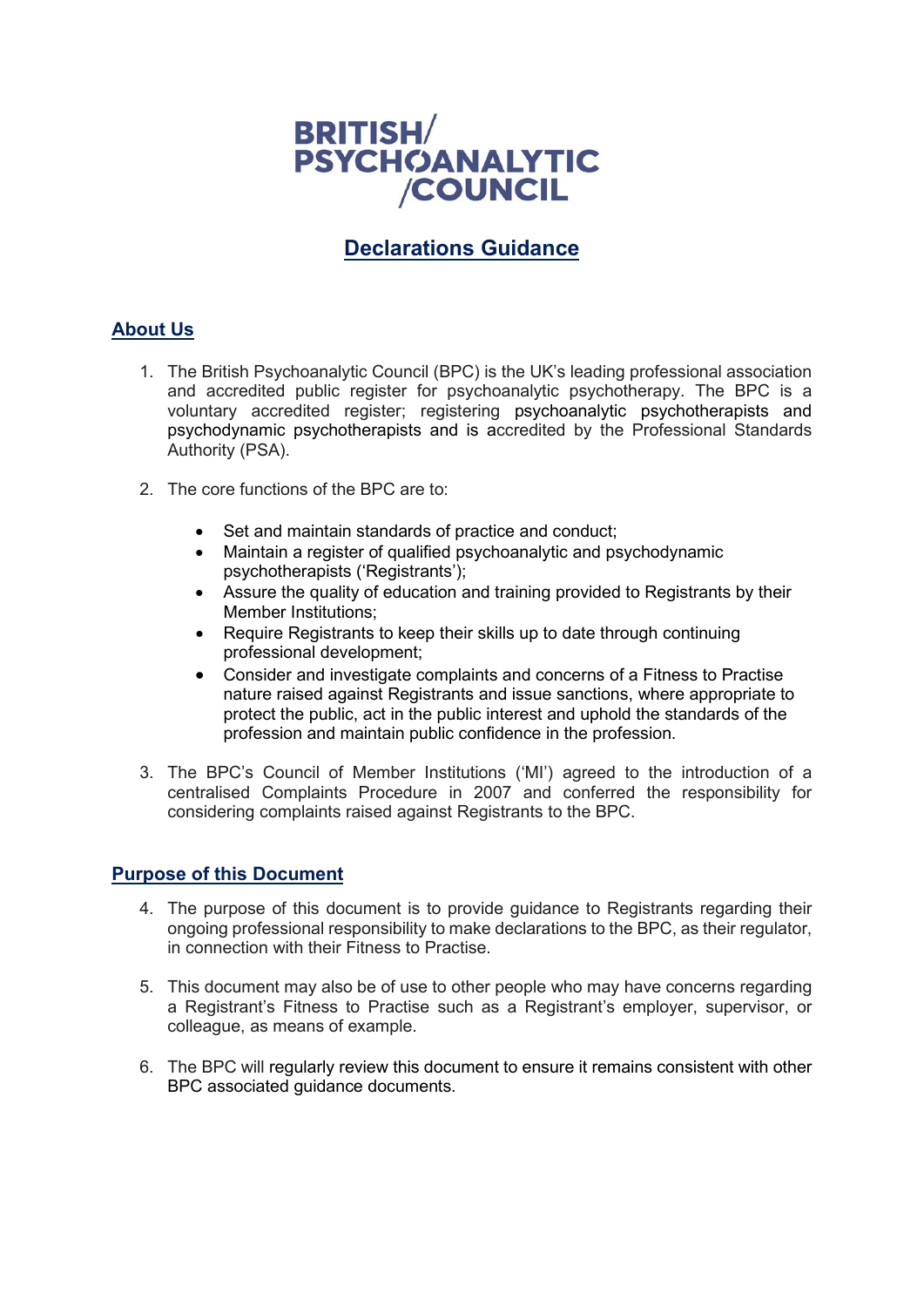# **Fitness to Practise**

- 7. Fitness to Practise essentially means that a Registrant has the requisite skill, qualification, knowledge, experience, health, and good character to complete their job effectively and safely.
- 8. Fitness to Practise may involve issues outside of the professional or clinical sphere. A Registrant's conduct outside of work may call into question his/her Fitness to Practise if they engage in conduct which is likely to undermine public confidence in the profession and/or affect protection of the public.
- 9. By quality assuring the Fitness to Practise of our Registrants, the BPC upholds the standards of the profession, maintains the public confidence in the profession and ensures public safety.

# **Code of Ethics**

10. In accordance with Paragraph 4 of the BPC's Code of Ethics:

*"If a member is convicted of a criminal offence in any court in the UK, or elsewhere, or has any proceedings commenced against him, civil or criminal, or has proceedings commenced against him by any professional body, he must inform the Chair of the Ethics Committee of the BPC. Similarly, Registrants have a duty to inform the Chair of the BPC Ethics Committee of such information pertaining to a fellow Registrant."*

11. Supplementing this part of the Code, the Ethical Guidelines state as follows:

 $a$ ) If proceedings are brought against a Registrant by another professional *organisation they have a duty to inform the BPC.*

*b) Registrants have a duty to inform the BPC if a complaint is found against them by another organisation.*

*c) If convicted for a criminal offence or undergoing civil action pertaining to their professional work Registrants have a duty to inform the BPC.*

*d) If Registrants suspect misconduct by a professional colleague which cannot be resolved or remedied by discussion with the colleague concerned, they must take steps to bring that misconduct to the attention of the BPC."*

12. Paragraph 12 of the BPC's Code of Ethics states:

*"Registrants must limit their work, or refrain from practice when their physical or psychological health is seriously impaired or if in doubt about their ability to perform competently must seek appropriate advice."*

13. Paragraph 12 of the Code of Ethics must be read in conjunction with the Ethical Guidelines which state as follows:

*"c) Should a Registrant have to change their mode of practise because of medical advice, they must inform the Chair of the BPC of this in confidence.*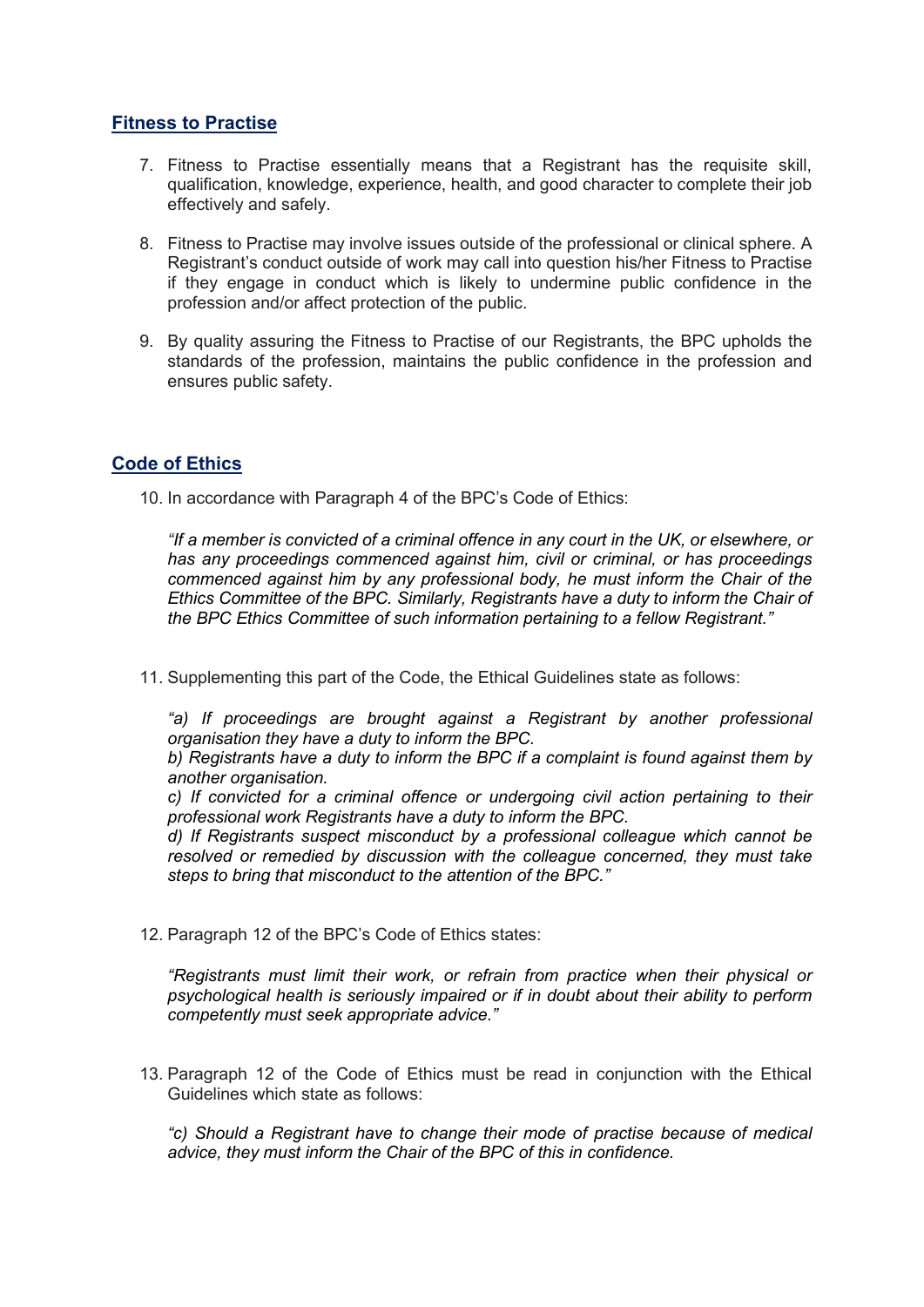*d) Registrants must not offer treatment to patients when rendered unfit to do so, or when their judgement is impaired by reason of physical or mental illness.*

*e) Registrants must refrain from practice when they are not capable of exercising adequate skill or judgement as a result of alcohol, drugs, illness, infirmity or the effects of persona stress.*

*f) Registrants must not work professionally when under the influence of intoxicating drink or drugs.*

*h) Registrants have a duty to be mindful of their individual responsibility to the public and the profession to discuss any information or concerns about a colleague's fitness to practise informally with a member of the Ethics Committee of the relevant MI, who may take the issue to their Committee. Where this Committee has any uncertainty about the seriousness of the situation it has a duty to inform the Chair of the BPC Ethics Committee."*

#### **Why declare**

- 14. The BPC's Code of Ethics requires Registrants to take prompt action and notify the BPC if they have any concerns regarding their Fitness to Practise.
- 15. A Registrant may not be Fit to Practise if they have any criminal convictions/cautions, adverse determinations made by another regulatory body or where they are currently suffering from adverse physical or mental health condition which impacts their Fitness to Practise.
- 16. A Registrant is required to be candid with the BPC regarding their Fitness to Practise and further information regarding this obligation can be found within the BPC's 'Duty of Candour' guidance located here [www.bpc.org.uk/professionals/registrants/duty-of](http://www.bpc.org.uk/professionals/registrants/duty-of-candour/)[candour/](http://www.bpc.org.uk/professionals/registrants/duty-of-candour/)
- 17. Where a Registrant fails to make a declaration to the BPC, this may lead to a Registrant's Fitness to Practise being questioned and investigated.
- 18. If a Registrant fails to declare a conviction/ caution, health condition or adverse regulatory decision, the BPC may raise a failure to declare allegation against the Registrant and this can potentially be accompanied by a dishonesty allegation.

#### **What to declare**

- 19. Impairment of Fitness to Practise can be alleged, and found on the following grounds:
	- Professional Misconduct:
	- Deficient Professional Performance;
	- Adverse Physical or Mental Health;
	- An adverse determination against the registrant by any other professional regulatory body either in the UK or elsewhere;
	- A criminal conviction or caution received in the United Kingdom or a criminal offence committed elsewhere which, if committed in England or Wales, would constitute a criminal offence.
- 20. Therefore, Registrants are required to make declarations to the BPC regarding their Fitness to Practise in general but especially in connection with the following: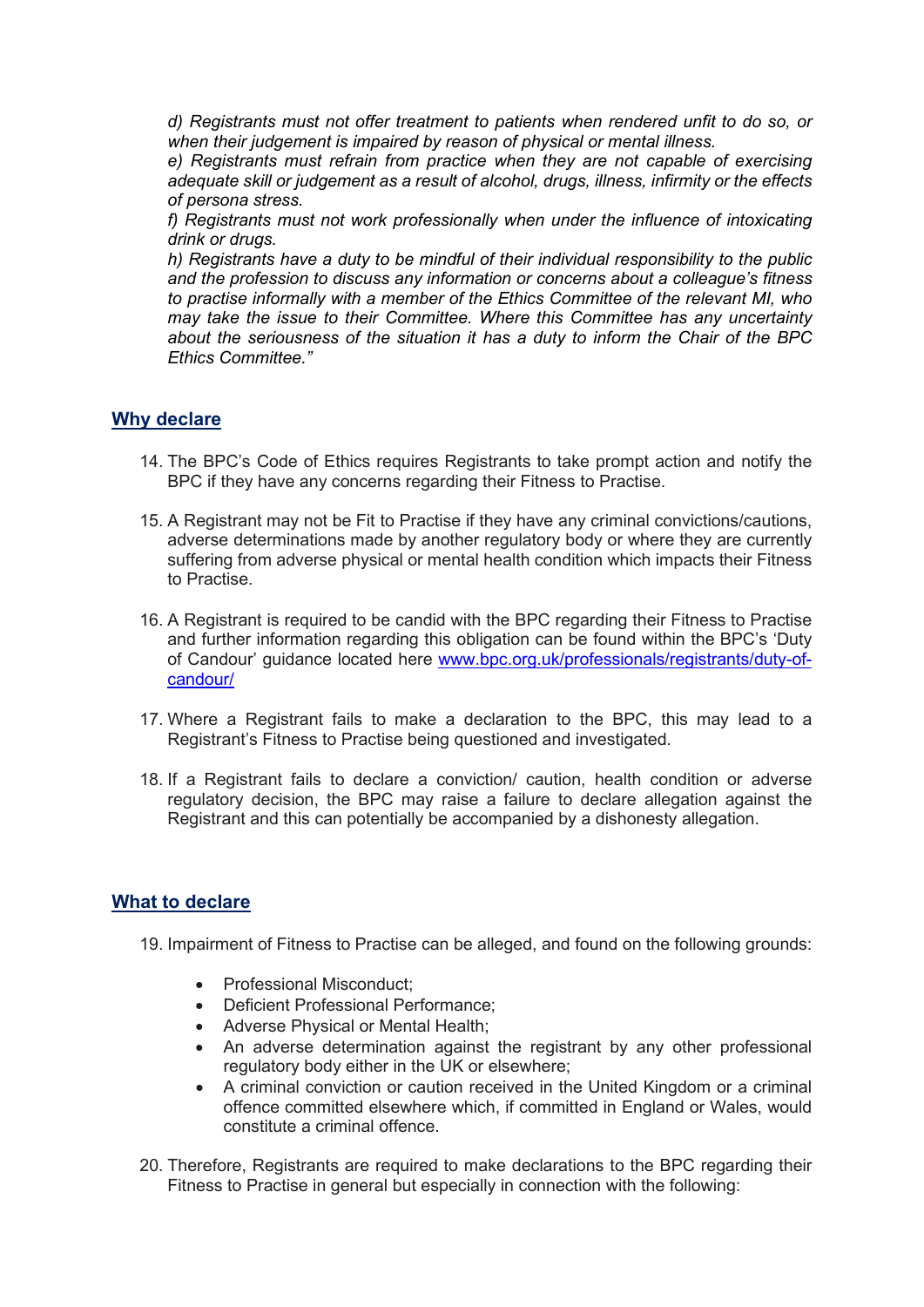- Criminal proceedings;
- Adverse Physical or Mental Health;
- An adverse determination by a regulatory body

## **Criminal Proceedings**

- 21. A Registrant has a professional duty to make a prompt declaration to the BPC where they have received a criminal conviction or caution.
- 22. Where a declaration is required, the declaration should be made as soon as possible, and Registrants should not wait until renewal to make the declaration.
- 23. Registrants are under a professional duty to disclose to the BPC the following:
	- a. A criminal conviction or caution received in the United Kingdom, or a criminal offence committed elsewhere which, if committed in England or Wales, would constitute a criminal offence;
	- b. Any investigation or proceedings that could lead to the above outcomes;
	- c. Any spent convictions or cautions under section 5(2) of the Rehabilitation of Offenders Act 1974 unless they are a protected conviction or caution. A list of categories of offences that can never be protected can be found [here;](https://www.gov.uk/government/publications/dbs-list-of-offences-that-will-never-be-filtered-from-a-criminal-record-check)
	- d. Any motoring or road traffic offences resulting in a conviction. Fixed penalty notices do not need to be declared.
- 24. When declaring any convictions, Registrants must provide the BPC with the following information:
	- Relevant Court or venue of investigation;
	- Date of receiving conviction/caution or relevant offence;
	- Details and circumstances concerning the offence or investigation;
	- Details of sentence
- 25. If a Registrant has a copy of the Caution, Certificate of Conviction or Memorandum of Conviction then please also provide this to the BPC with your Declaration.

# **Adverse Physical or Mental Health**

- 26. A Registrant has a professional duty to make a prompt declaration to the BPC where they have an adverse physical or mental health condition which may affect their Fitness to Practise.
- 27. Health conditions and disabilities affect people in different ways, and it does not automatically follow that a Registrant with an adverse physical or mental health condition would pose a risk to the public.
- 28. A BPC Registrant is required to make a declaration regarding their health if the health condition/ disability currently affects their Fitness to Practise.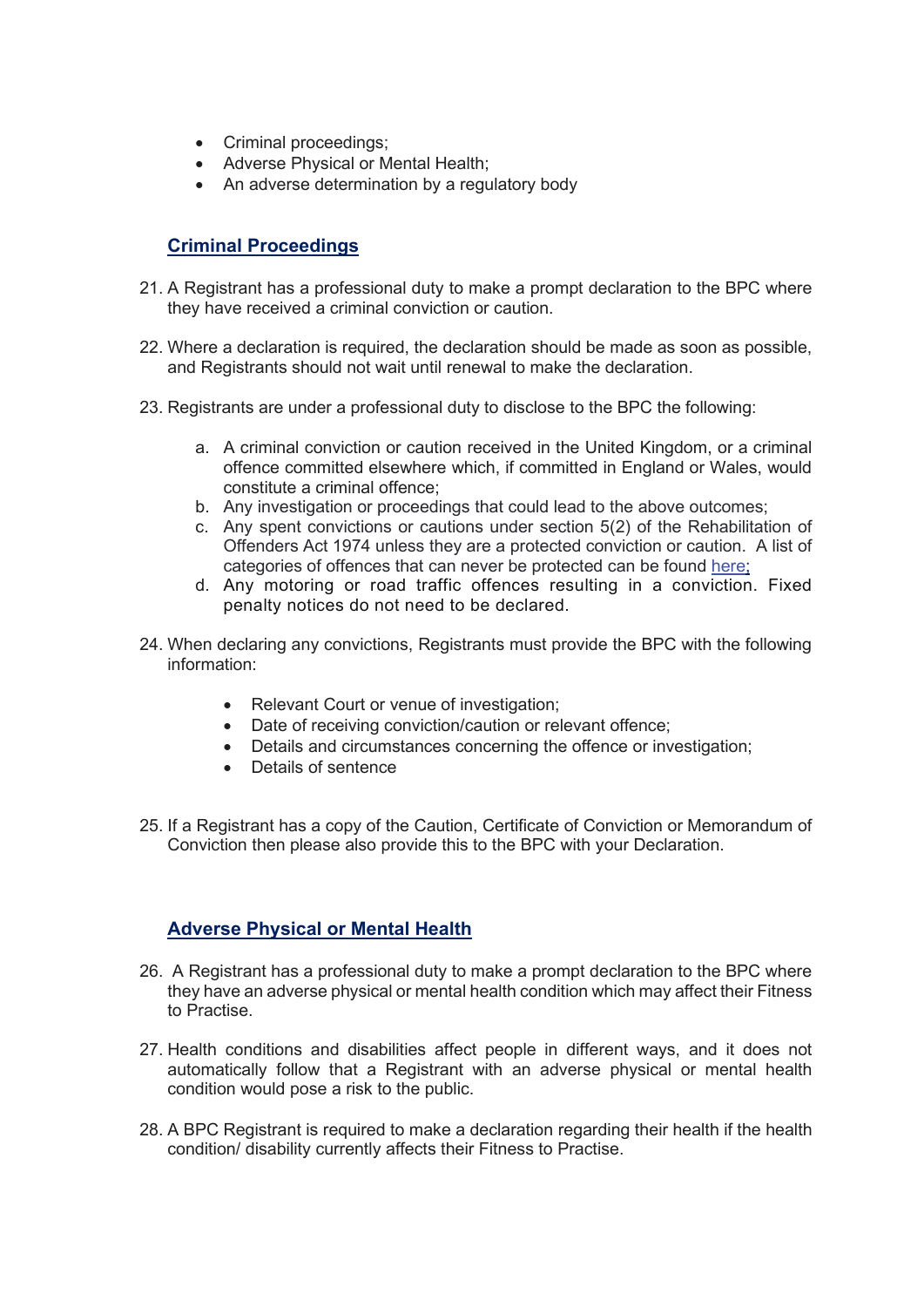- 29. When making a health declaration to the BPC, Registrants should provide the BPC with as much information as possible to enable the BPC to assess whether the health condition affects their Fitness to Practise and whether the Registrant has sufficient insight and understanding regarding the condition, and how it could impact their ability to practise safely.
- 30. In particular, Registrants should provide the BPC with the following information:
	- Nature of the condition:
	- Date of diagnosis;
	- Details of any treatment required e.g. medication etc
- 31. If, on reading this guidance, a Registrant is unsure whether to make a declaration or not, the Registrant should make a declaration. The Registrant may wish to seek legal advice or speak with the Ethics Committee of their Member Institution prior to making a declaration.
- 32. Where a declaration is required, the declaration should be made as soon as possible, and Registrants should not wait until renewal to make the declaration.
- 33. Any personal information of a health nature provided to the BPC will be held securely and confidentially.

# **Adverse determination by a regulatory body**

- 34. A Registrant has a professional duty to make a prompt declaration to the BPC if they have received an adverse determination by a regulatory body.
- 35. This includes determinations or decisions made by:
	- Another body that regulates a health or social care profession either in the UK or abroad, including an NHS primary care organisation (PCO) or Health Board.
	- Any investigation or proceedings which could lead to such determination or decision.
- 36. The BPC anticipates that this requirement will largely affect registrants who are dual qualified and regulated by another regulatory body e.g. Health & Care Professions Council (HCPC), BACP, UKCP, Nursing & Midwifery Council (NMC) etc
- 37. When declaring an adverse determination by a regulatory body, Registrants must provide the BPC with the following information:
	- Date of decision/determination;
	- Details and circumstances of the decision or investigation;
	- Outcome of the Hearing
- 38. The Registrant should also provide the BPC with a copy of the determination to enable the BPC to understand the allegations found proven and the sanction imposed, where relevant.